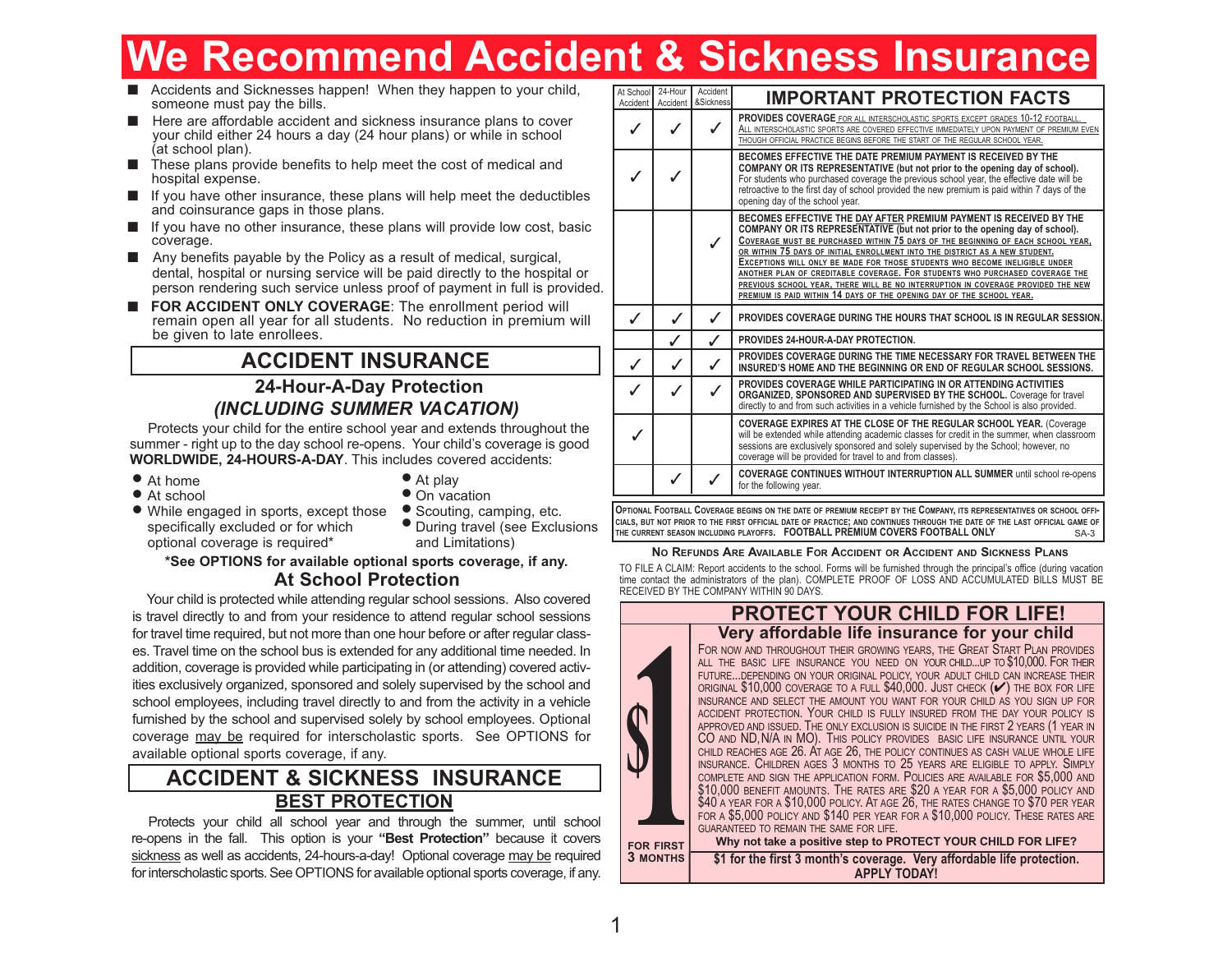## CHOOSE ACCIDENT ONLY (AT SCHOOL, 24 HOUR OR FOOTBALL ONLY) OR ACCIDENT AND SICKNESS

#### **ACCIDENT ONLY**

Covers injuries resulting directly and independently of all other causes from **accidental bodily injury**. Covered medical expense must begin within **30 days** of the accident and be incurred within **52 weeks** of the accident. Accidents must occur while coverage is in force.

#### **ACCIDENT & SICKNESS**

Covers **accidental bodily injury,** as described under ACCIDENT ONLY. It also extends benefits (except Dental Expense and Accidental Death & Dismemberment) to cover **Sickness.** Covered medical expense for sickness must be incurred within **52 weeks** from the date of first covered treatment.

**BENEFITS ARE PAYABLE** *UP TO* **THE DOLLAR AMOUNTS SPECIFIED BELOW.**

## **COVERAGE and BENEFITS**

Policy benefits for eligible expense incurred will be paid up to the first \$250. Thereafter, for Accident Only Coverages, after taking the initial payment into account, benefits will be paid on an excess basis if there are

| <b>BENEFITS EACH ACCIDENT</b><br>(OR SICKNESS, IF ADDITIONAL PREMIUM IS PAID)                                 | Low<br>OPTION                                                                                                                                                                                                         | <b>HIGH</b><br><b>OPTION</b>          |                                    |
|---------------------------------------------------------------------------------------------------------------|-----------------------------------------------------------------------------------------------------------------------------------------------------------------------------------------------------------------------|---------------------------------------|------------------------------------|
| <b>INPATIENT</b><br><b>HOSPITAL EXPENSE</b>                                                                   | <b>ROOM AND BOARD</b> Per Dav<br><b>MISCELLANEOUS EXPENSE</b><br>For expense incurred while<br>hospital confined or for day surgery                                                                                   | \$150.00<br>\$1.000.00                | \$300.00<br>\$2,000.00             |
| <b>OUTPATIENT</b><br><b>HOSPITAL EXPENSE</b>                                                                  | <b>EMERGENCY ROOM</b>                                                                                                                                                                                                 | \$150.00                              | \$300.00                           |
| <b>SURGERY</b><br>(Includes suturing,<br>cutting and reduction<br>of fractures)                               | <b>DOCTOR'S FEE, Per Unit</b><br>Unit Value Determined by a<br>Relative Value Schedule <sup>*</sup><br>*Example: Craniotomy<br>Fracture, Metatarsal                                                                   | \$80.00<br>\$1,160.00<br>\$120.00     | \$160.00<br>\$2,320.00<br>\$240.00 |
| Coverage is not<br>provided for services of<br>an assistant surgeon or<br>doctor when surgery is<br>performed | Percent of closed reduction<br>surgical benefit payable for a<br><b>FRACTURE NOT REQUIRING</b><br><b>REDUCTION</b><br><b>ANESTHETIST, Percent of</b><br><b>Surgical Allowance</b>                                     | 50%<br>20%                            | 50%<br>20%                         |
| <b>DOCTOR FEES</b><br>Non-surgical                                                                            | Per Visit<br>PHYSIOTHERAPY, diathermy,<br>heat treatment, manipulation,<br>adjustment or massage,<br>when rendered or prescribed<br>by a licensed doctor, <b>Per Visit</b><br>Maximum Number of Visits,<br>Per Injury | \$25.00<br>\$25.00<br><b>3 Visits</b> | \$50.00<br>\$50.00<br>3 Visits     |
| <b>OUTPATIENT</b><br><b>IMAGING</b><br><b>PROCEDURES</b>                                                      | <b>INCLUDING X-RAYS &amp;</b><br><b>INTERPRETATION</b><br><b>IMAGING PROCEDURES, OTHER</b><br><b>THAN X-RAYS</b>                                                                                                      | \$100.00<br>\$125.00                  | \$200.00<br>\$250.00               |
| <b>AMBULANCE EXPENSE</b>                                                                                      |                                                                                                                                                                                                                       | \$100.00                              | \$200.00                           |

For Student Accident and Sickness Coverage, Ohio mandates coverage for the following benefits: Emergency services expense; treatment of alcoholism on an inpatient, intermediate and outpatient basis; cytologic screening; ma routine patient care costs for cancer clinical trials. See Policy for complete details.

**PROTECT YOURSELF. PROTECT YOUR CHILD, PROTECT YOURSELF.** a s **Here are your 2013-2014 Student Insurance Plans:** Plans: nce tudent Insura **CO**  $\blacksquare$ CHILD  $\blacktriangleleft$  $\overline{\phantom{0}}$  $3 - 20$ YOUR  $\bullet$  $\overline{\mathbf{N}}$  $\overline{5}$ **PROTECT** ဇ္  $\boldsymbol{\varpi}$ ere

## **COVERAGE and BENEFITS (continued)**

| <b>BENEFITS EACH ACCIDENT</b>                                                                                                                            | Low<br>OPTION                                                                                                                                                                                                                                                                                                               | <b>HIGH</b><br><b>OPTION</b> |                      |
|----------------------------------------------------------------------------------------------------------------------------------------------------------|-----------------------------------------------------------------------------------------------------------------------------------------------------------------------------------------------------------------------------------------------------------------------------------------------------------------------------|------------------------------|----------------------|
| <b>DENTAL EXPENSE</b><br>These benefits are<br>available ONLY for<br>Accidental Bodily Injury                                                            | Treatment for injury to sound, natural teeth, PER TOOTH 5200.00<br><b>DEFERRED DENTAL EXPENSE</b> The need for future<br>dental treatment must be certified by a dentist within 52<br>weeks of the accident. The company will pay the<br>difference between the amount already paid and the<br>estimated future cost. Up To | \$100.00                     | \$400.00<br>\$200.00 |
| <b>OTHER BENEFITS</b><br>These benefits are<br>available ONLY for<br>Accidental Bodily<br>Injury. Only one of<br>these benefits, the<br>largest, will be | If the injury causes DEATH or DISMEMBERMENT<br>within 100 days of the accident, the plan pays as<br>follows:<br><b>ACCIDENTAL DEATH</b><br><b>SINGLE DISMEMBERMENT</b>                                                                                                                                                      | \$2,000.00<br>\$1,000.00     |                      |
| payable in addition to<br>the benefits listed<br>above                                                                                                   | <b>ENTIRE SIGHT OF ONE EYE</b><br><b>DOUBLE DISMEMBERMENT</b>                                                                                                                                                                                                                                                               | \$1,000.00<br>\$10,000.00    |                      |

**POLICY EXCLUSIONS:** All Exclusions are applicable to Student Accident Only Coverage and Student Accident and Sickness Coverage, unless stated otherwise. **The Policy does not provide benefits for:**

- 1. Treatment, services or supplies which: are not medically necessary; are not prescribed by a Doctor as necessary to treat a sickness or injury; are determined to be experimental/investigational in nature by the Company; are received without charge or legal obligation to pay; would not routinely be paid in the absence of insurance; are received from any persons retained or employed by the Policyholder or any family member.
- 2. Expenses incurred as a result of loss due to war, or any action of war, declared or undeclared; service in the armed forces of any country.
- 3. Suicide or attempted suicide while sane or Injury which is self-inflicted.
- 4. Injury or Sickness arising out of or in the course of employment or which is compensable under any Workers' Compensation or Occupational Disease Act or Law.
- 5. Loss due to voluntarily using any drug, narcotic or controlled substance, unless as prescribed by a **Doctor**
- 6. Riding as a passenger or otherwise in any vehicle or device for aerial navigation, except as a fare-paying passenger in an aircraft operated by a commercial scheduled airline.
- 7 Any service or supply not specifically listed as a Covered Charge.
- 8. Fighting or brawling, except in self defense.
- 9. Hernia of any kind.
- 10. Injury sustained while operating, riding in or upon, mounting or alighting from, any two- or three -or fourwheeled recreational motor/engine driven vehicle or snowmobile or all terrain vehicle (ATV).
- 11.Expenses incurred as a result of dental treatment, except as specifically stated.
- 12.Eye examinations, contact lenses, eyeglasses, replacement of eyeglasses or prescription.
- 13.Injury sustained while participating in the practice or play of interscholastic senior high school football or travel connected therewith unless optional coverage is purchased.
- 14.Treatment in any Veteran's Administration Hospital, federal or government Hospital, unless there is a legal obligation for the Covered Person to pay for such treatment.

#### **The Following are** *Applicable only to Accident & Sickness Coverage***:**

- 15.Cosmetic surgery other than reconstructive surgery incidental to or following surgery resulting from trauma, infection, or other diseases of the involved part.
- 16.Normal pregnancy, childbirth and elective abortions.
- 17.Treatment of alcoholism, or any form of substance abuse, except as specifically provided.

#### 18.Treatment of mental or nervous disorders.

- **The Following are** *Applicable to Accident Only Coverage***:**
- 19.Cosmetic surgery, except for reconstructive surgery on an injured part of the body.
- 20.Treatment of sickness or disease in any form, blisters, insect bites, heat exhaustion or sunstroke.
- 21.Treatment of vegetation or ptomaine poisoning or bacterial infections, except pyogenic infections due to accidental open cuts.
- 22.Re-injury or complications of an injury which occurred prior to the Policy's effective date.

#### **LIMITATION: Motor vehicle injuries will be covered only as provided under "At School - Important**

**Protection Facts**." Only those expenses not covered by other valid and collectible insurance will be covered, to a maximum of \$750.00. This does not apply to any motor vehicles which are excluded from coverage.

**This is an illustration. Please keep for your records. Accident and Sickness Policies are on File at the School**

#### **NO REFUNDS ARE AVAILABLE FOR ACCIDENT OR ACCIDENT AND SICKNESS PLANS**

Administered by: **N. CAROL INSURANCE**, Nancy C. Rundels, 1989 W. Fifth Ave. #6, Columbus, OH 43212 (614) 486-1666 Underwritten by: **NATIONAL GUARDIAN LIFE INSURANCE COMPANY**, Madison, Wisconsin. National Guardian Life Insurance Company is not affiliated with the Guardian Life Insurance Company of America, aka The Guardian or Guardian Life. For Claim Service Please Call: **GUARANTEE TRUST** at (800) 622-1993